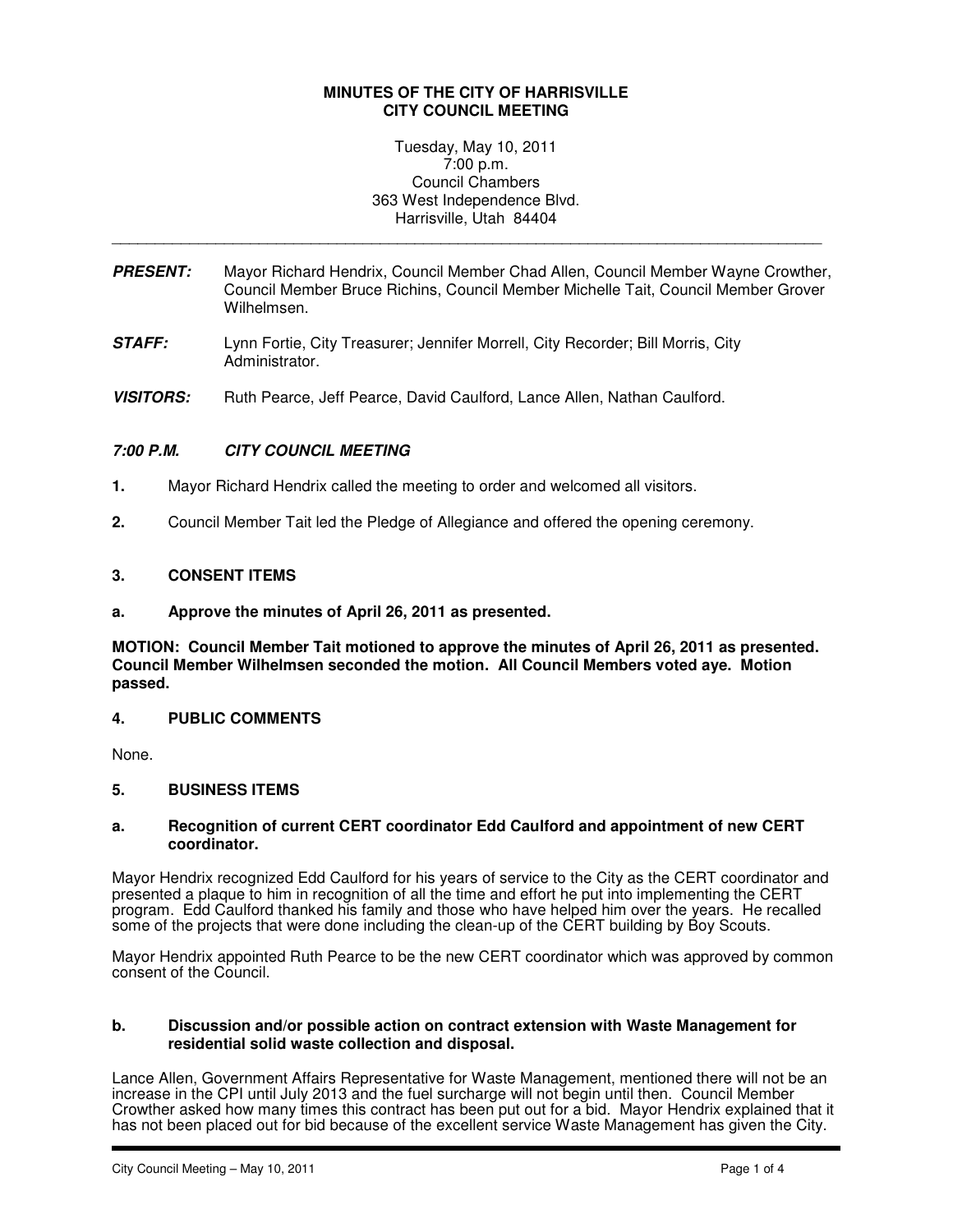Council Member Crowther said he wanted to ensure there was a competitive edge and that this was being done fairly. Council Member Richins asked about Waste Management approaching the HOA's with the possibility of lowering rate with the increased customer base. Mr. Allen said that is forthcoming.

Council Member Richins questioned the different rates on the memo from Waste Management, the 2007 contract, and the request for council action report. Jennifer Morrell explained that the \$12.31 reflects the increase that will be effective July 2013, and the \$13.75 is what the City currently charges residents. The \$11.48 on the 2007 contract was the amount we were charged when the contract was first signed.

Mr. Allen explained the Fuel Protection paragraph. He said it is a 12 month look back with the average fuel cost being used to determine whether an increase is warranted. Council Member Wilhelmsen asked about the recycle rate and if it was cost effective. Mr. Allen said the recycling rate is lower in Harrisville than in other communities. He is planning to work on educating residents to increase participation. He said most often residents are not sure what to put in the recycle bin so they throw it in their regular bin.

Council Member Tait asked about the adjustment for the CPI and Council Member Crowther clarified what the City is able to charge. Mr. Allen pointed out that the 0% floor rate only applied to the CPI and not the overall rate increase. He also said the City can charge whatever they want. Mayor Hendrix stated we do not want to make money on garbage services but cover our costs. He also mentioned that in past years the City has had to take money from the General Fund to reimburse the Garbage Fund because we were not collecting enough to cover costs.

Council Member Allen asked why we were doing this extension now when the contract does not expire for another year. Lance Allen explained that he was able to hold the CPI constant for two years because we are signing the extension now.

Council Member Allen also questioned why we didn't go through the process of getting bids from other companies when that had been discussed. Mayor Hendrix said other cities have put it out for bid and Waste Management has been lower by a considerable margin.

**MOTION: Council Member Tait motioned to approve the contract extension with Waste Management for the residential solid waste collection and disposal. Council Member Richins seconded the motion. Roll call vote was taken. Council Members Allen and Crowther voted no. Council Members Richins, Tait, and Wilhelmsen voted yes. Motion passed.** 

#### **c. Discussion and/or possible action to set a public hearing for June 14, 2011 for purposes of amending the FY2010-11 budget in accordance with UCA §10-6-127.**

City Treasurer, Lynn Fortie, stated that he does not have any proposed amendments at this time but a public hearing needs to be set to address it.

**MOTION: Council Member Richins motioned to set a public hearing for June 14, 2011 for purposes of amending the FY2010-11 budget in accordance with UCA §10-6-127. Council Member Allen seconded the motion. All Council Members voted aye. Motion passed.** 

### **d. Discussion and/or possible action on adoption of tentative FY2011-12 budget in accordance with UCA §10-6-113, and set public hearing on proposed final budget for June 14, 2011.**

Mr. Fortie explained that changes from the last meeting have been incorporated, primarily to extend the payback period of the motor pool items. He also added that the \$105,000 expenditure for the RAMP money was added and then he balanced the budget.

Mr. Fortie reviewed the budget summary and explained the decrease in revenues was mainly due to sales tax and intergovernmental revenues. The intergovernmental revenue is the RAMP money we received last year. He said there will be no property tax increase above the certified rate. He did point out that there is a use of fund balance of \$124,797 but added that the expenses have been reduced \$93,420 from what was budgeted last year.

He gave a quick overview of benefits saying that there was 0% for COLA and merit increases, health insurance and dental insurance rates are budgeted at the same rate as last year, public safety retirement rates are .94% higher than last year, and non-public safety retirements rates are .40% higher than last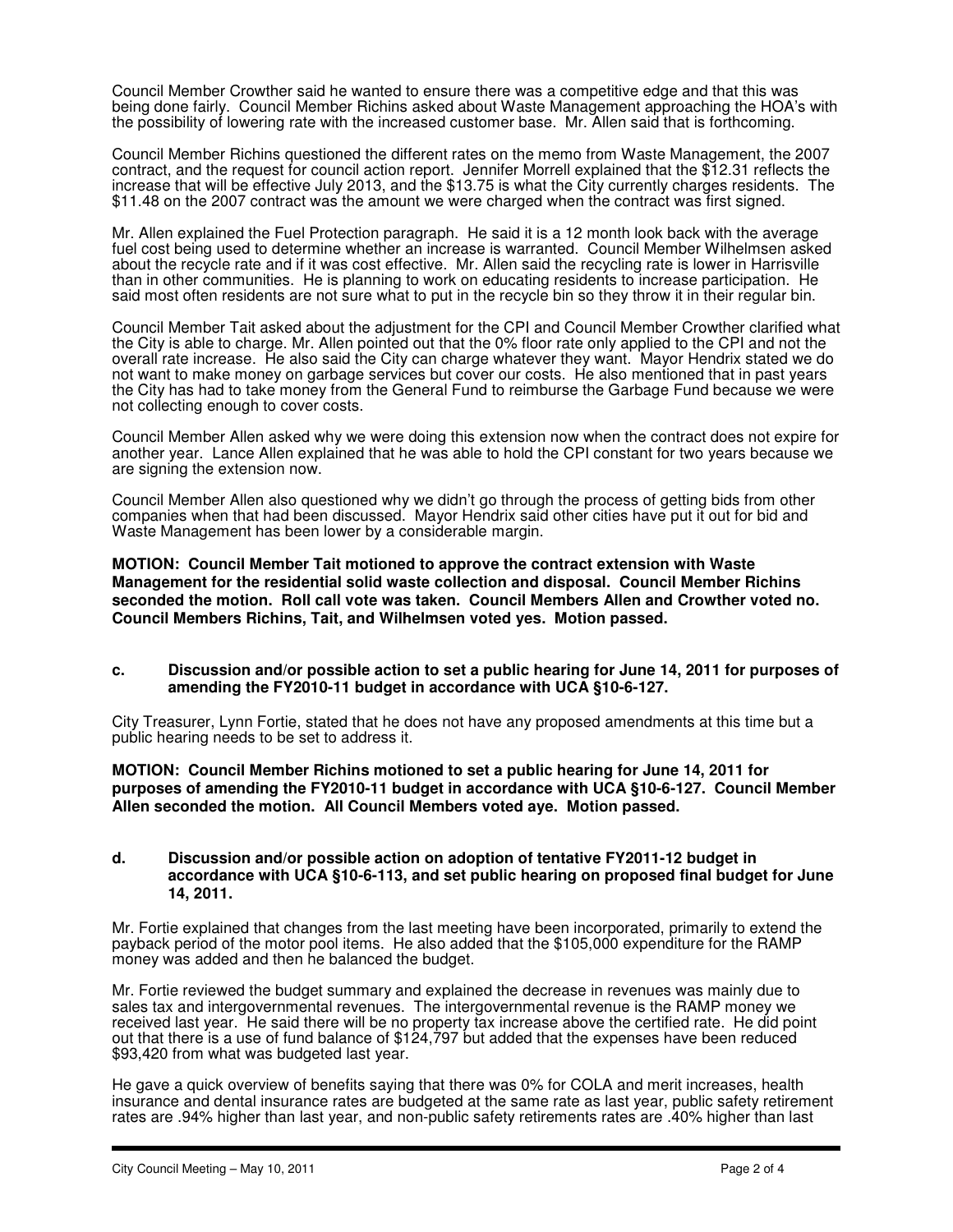year's rates. He also reviewed the equipment that would be purchased in the new fiscal year including 3 new vehicles for the Police Department and a truck, mower, and backhoe for Public Works.

Mr. Fortie said that sewer treatment costs are expected to increase and the sewer fees will be increased to \$17.10 to cover the costs. He said there will be no fee increase for storm water or for garbage or recycling. He said this fulfills the requirement to identify the salient changes from last year's budget.

Council Member Richins asked about the current sewer fees. Mayor Hendrix said it was \$15.10. Council Members discussed when the treatment plant would be done and how much longer we would be seeing an increase from Central Weber Sewer. Mr. Fortie said he heard this would be the final increase to cover the costs of the new facility. Mayor Hendrix pointed out that some cities paid all at once and others opted to pay incrementally as Harrisville did.

Council Member Richins asked about the reduction in expenses that were discussed at the last meeting. Mr. Fortie said the expenses were decreased but the \$105,000 expenditure of the RAMP money for the splash pad was added in. Mayor Hendrix acknowledged this made things look worse than they are. Mr. Fortie added that this is a tentative budget and changes can be made prior to adoption of the final budget.

### **MOTION: Council Member Allen motioned to adopt the tentative budget for FY2011-12 and set a public hearing for June 14, 2011 to approve the final budget. Council Member Wilhelmsen seconded the motion. All Council Members voted aye. Motion passed.**

#### **e. Discussion and/or possible action on approval of sale agreement with YESCO for new marquee.**

Mayor Hendrix explained this sale agreement was for the new electronic message/monument style sign for the city offices. Ms. Morrell explained the time frame for producing the sign and the need to approve it today in order have it included in the current fiscal year.

Council Member Crowther asked if the new sign ordinance allows this type of sign. Bill Morris explained that the pending ordinance will allow this and said it will be on the next agenda. He pointed out that the sale agreement is being approved subject to the sign ordinance being passed.

Council Member Allen asked why this did not go out for bid and questioned YESCO being the sole source. Mayor Hendrix explained that YESCO was a sole source as the other companies require a maintenance agreement. He said YESCO can provide the sign and service it, providing all the parts and maintenance. Mayor Hendrix also pointed out that YESCO has a good reputation and they take care of the sign from design all the way through to repair.

Council Member Crowther thought three bids were solicited. Mayor Hendrix and Mr. Morris reminded him that there were three design options from YESCO but not 3 bids. Mr. Morris said there is no need to call around when you are dealing with sole source providers. Mayor Hendrix stated that Gene Bingham did make some phone calls and determined that YESCO was the only source to meet all the requirements.

Council Members expressed doubt that YESCO was the only source and there was no other competition. Mayor Hendrix suggested the sign could be put off and the money added to next year's budget. Mr. Morris commented that a client of his had a sign made by another company but when it failed it could not be repaired because of foreign parts. YESCO provides their own parts.

Council Member Allen reiterated his concern that this was not going out to bid and the sign ordinance has not been approved. He also asked why we are going with the most expensive sign. Council Members discussed why the monument style sign was chosen. Ms. Morrell clarified that the brick work was in addition to the cost of the sign. Mr. Morris said we wanted to set an example for our businesses and create a nice sign.

Ms. Morrell stressed the thoroughness of Gene Bingham, Public Works Director, in each project he is responsible for. She said he has researched this and would not have chosen YESCO as a sole source if there were better or cheaper options available. She stressed that Mr. Bingham has confirmed there are no other companies that can offer the same or similar product.

Council Member Crowther feels this item should be tabled. Council Member Wilhelmsen voiced his support of approving this and felt it was appropriate even though the sign ordinance was pending. He feels it is common sense to use YESCO because they can maintain the sign.